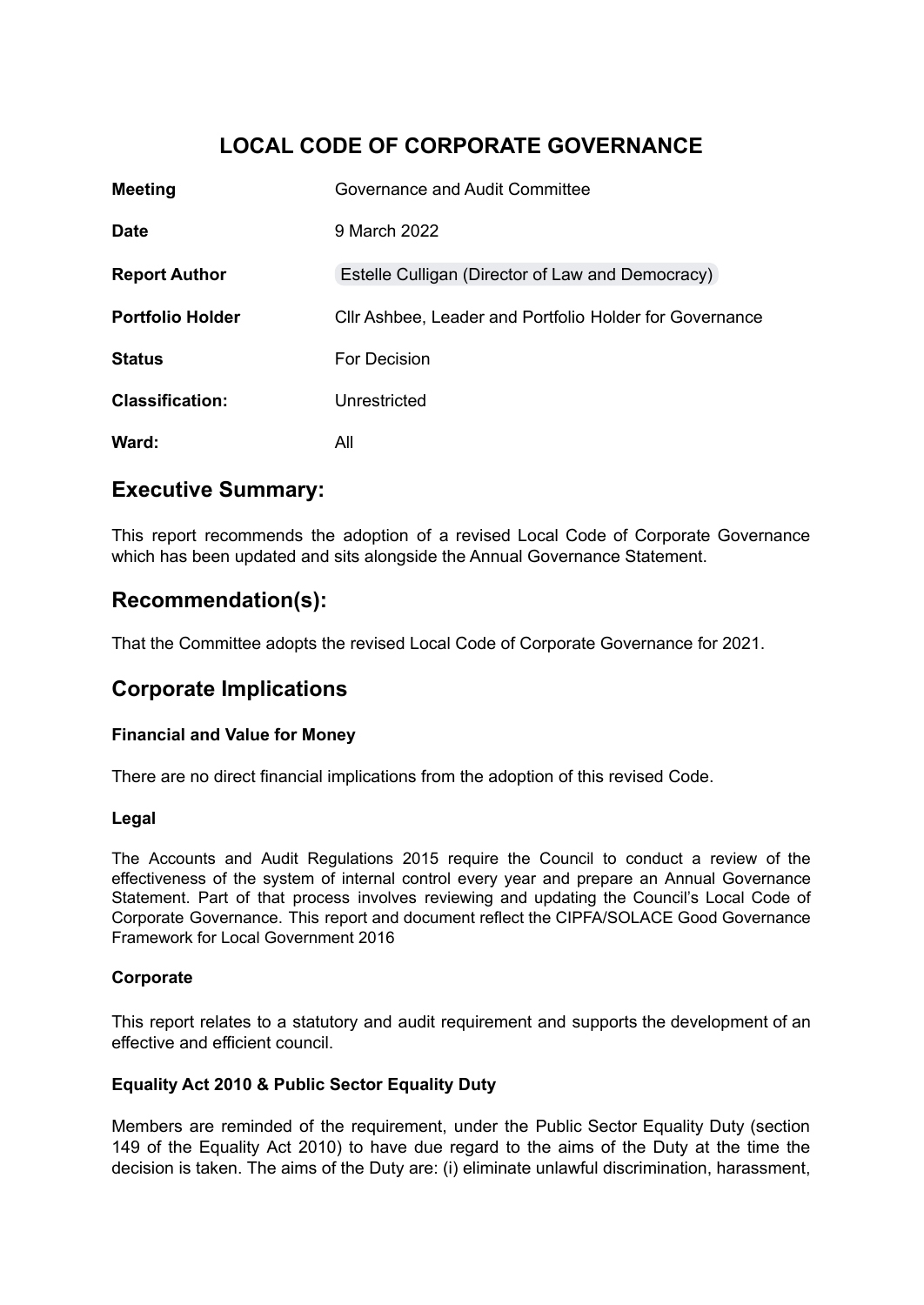victimisation and other conduct prohibited by the Act, (ii) advance equality of opportunity between people who share a protected characteristic and people who do not share it, and (iii) foster good relations between people who share a protected characteristic and people who do not share it.

Protected characteristics: age, sex, disability, race, sexual orientation, gender reassignment, religion or belief and pregnancy & maternity. Only aim (i) of the Duty applies to Marriage & civil partnership.

This report relates to the following aim of the equality duty: -

- To eliminate unlawful discrimination, harassment, victimisation and other conduct prohibited by the Act.
- To advance equality of opportunity between people who share a protected characteristic and people who do not share it
- To foster good relations between people who share a protected characteristic and people who do not share it.

Engaging local communities including those with protected characteristics meets a core principle of the CIPFA/ SOLACE guidance.

# **Corporate Priorities**

This report relates to the following corporate priorities: -

● Communities

## **1.0 Introduction and Background**

- 1.1 Governance is about our organisational frameworks, responsibilities, systems, processes, culture and values.
- 1.2 The Council is required to publish its Annual Governance Statement (AGS) annually, at or before the publication of its audited annual accounts. The AGS for 2020 - 21 was approved by the Audit and Governance Committee on 1 December 2021,signed by the Leader and Chief Executive and has been published on the website, link here: https://www.thanet.gov.uk/info-pages/council-governance/

## **2.0 The Current Situation**

- 2.1 The Council's Local Code of Corporate Governance is referred to in the AGS. It sets out the governance principles which we are committed to and within which we conduct our business and affairs. The Code forms part of our overall governance framework which brings together legislative requirements, governance principles and management processes. This ensures that the way the Council operates is based on sound decision making with an effective process to support it.
- 2.2 The Code is based on the principles of good governance A G described in the document: "Delivering Good Governance in Local Government" (April 2016), published by CIPFA and sets out how the Council evidences compliance with those principles.